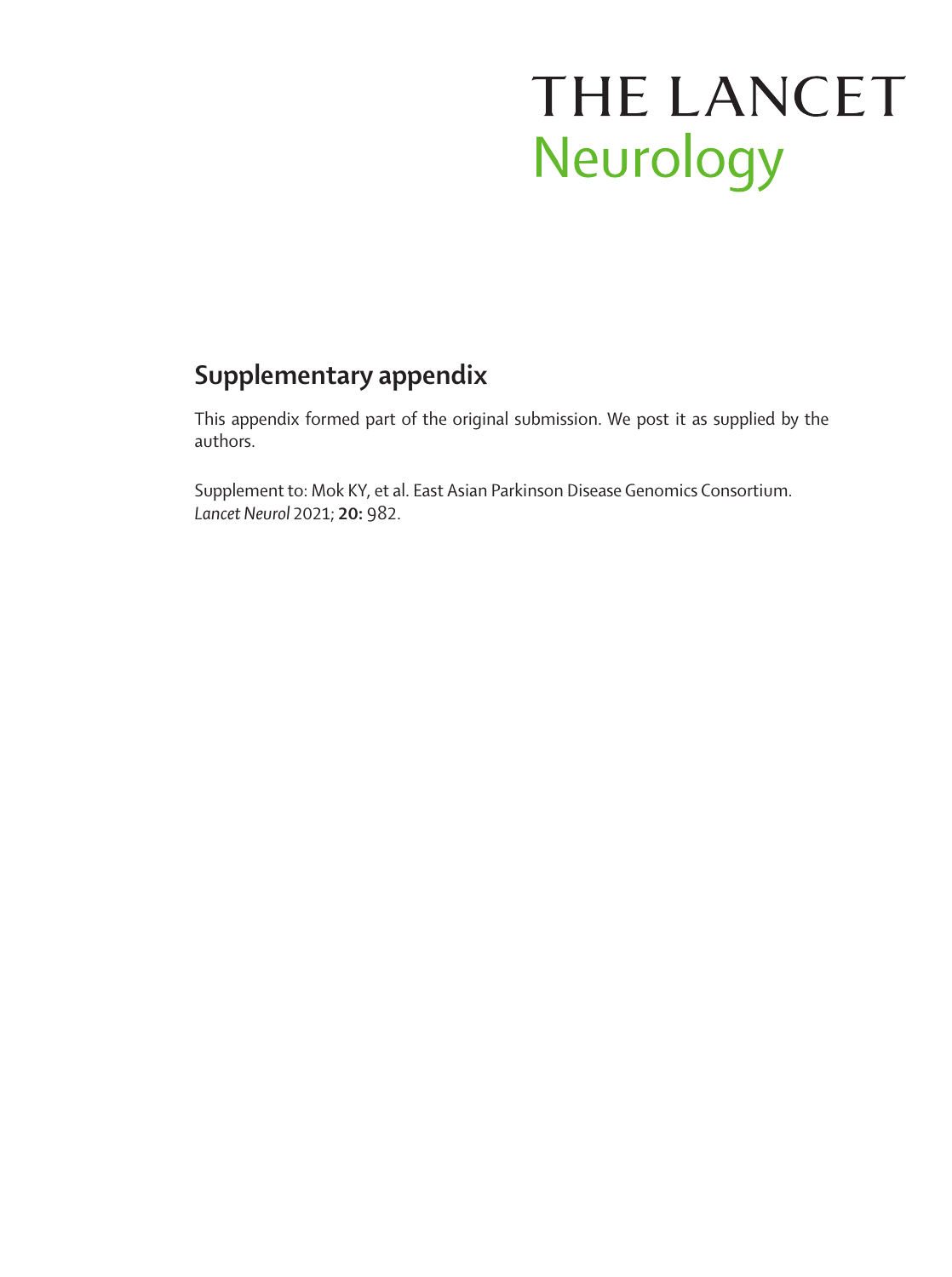#### **Supplementary**

#### **East Asian Parkinson Disease Genomics Consortium (IPDGC Asia) members by cities**

#### *Changsha – Xiangya Hospital*

- 1. Ji-Feng Guo, MD. Department of Neurology, Xiangya Hospital, Central South University, Changsha, China.; Center for Medical Genetics, School of Life Sciences, Central South University, Changsha, China.; National Clinical Research Center for Geriatric Disorders, Central South University, Changsha, China.
- 2. Bei-Sha Tang, MD. Department of Neurology, Xiangya Hospital, Central South University, Changsha, China.; Center for Medical Genetics, School of Life Sciences, Central South University, Changsha, China.; National Clinical Research Center for Geriatric Disorders, Central South University, Changsha, China.

#### *Chengdu – West China Hospital*

- 1. Huifeng Shang, MD. Department of Neurology, Laboratory of Neurodegenerative Disorders, National Clinical Research Center for Geriatrics, West China Hospital of Sichuan University, Chengdu, China.
- 2. Chunyu Li, MD. Department of Neurology, Laboratory of Neurodegenerative Disorders, National Clinical Research Center for Geriatrics, West China Hospital of Sichuan University, Chengdu, China.

#### *Hanoi – Hanoi Medical University Group*

- 1. Huong Thi Thanh Nguyen, MD, PhD. Dinh Tien Hoang Institute of Medicine.; Physiology Department, Hanoi Medical University, Hanoi, Vietnam.
- 2. Thi Thanh Huyen Vu, MD, PhD. Scientific Research Department, National Geriatric Hospital, Hanoi, Vietnam.
- 3. Anh Tuan Nguyen, MD, PhD. Neurology Department, Neurosurgical Centre, Vietduc University Hospital, Hanoi, Vietnam.

#### *Hong Kong – Hong Kong University of Science and Technology*

- 1. Nancy Y Ip, PhD. Division of Life Science, State Key Laboratory of Molecular Neuroscience, Molecular Neuroscience Center, The Hong Kong University of Science and Technology, Clear Water Bay, Kowloon, Hong Kong, China; Hong Kong Center for Neurodegenerative Diseases, Hong Kong Science Park, Hong Kong, China.
- 2. Amy KY Fu, PhD. Division of Life Science, State Key Laboratory of Molecular Neuroscience, Molecular Neuroscience Center, The Hong Kong University of Science and Technology, Clear Water Bay, Kowloon, Hong Kong, China; Hong Kong Center for Neurodegenerative Diseases, Hong Kong Science Park, Hong Kong, China.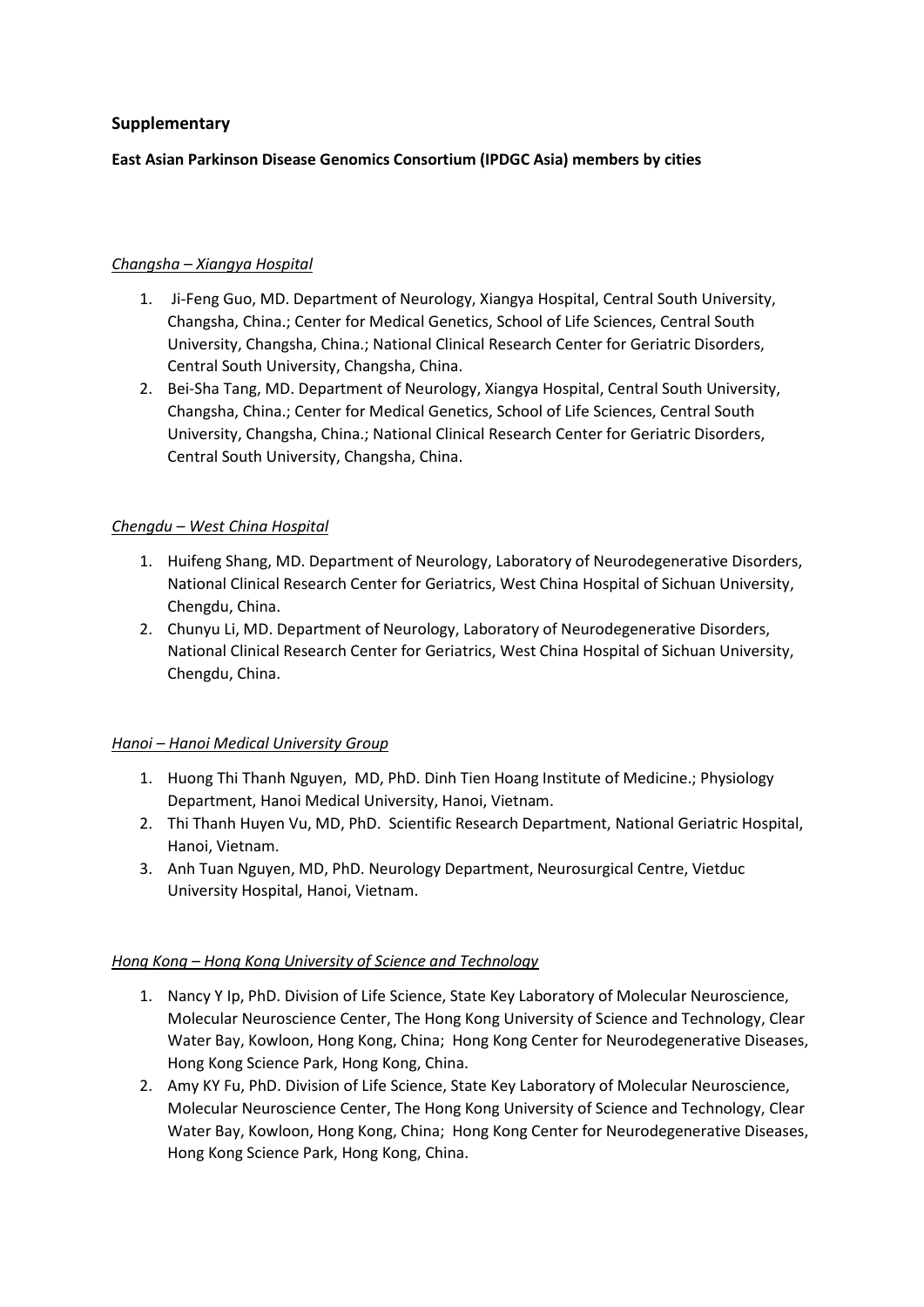- 3. Fanny CF Ip, PhD. Division of Life Science, State Key Laboratory of Molecular Neuroscience, Molecular Neuroscience Center, The Hong Kong University of Science and Technology, Clear Water Bay, Kowloon, Hong Kong, China; Hong Kong Center for Neurodegenerative Diseases, Hong Kong Science Park, Hong Kong, China.
- 4. Xiaopu Zhou, PhD. Division of Life Science, State Key Laboratory of Molecular Neuroscience, Molecular Neuroscience Center, The Hong Kong University of Science and Technology, Clear Water Bay, Kowloon, Hong Kong, China; Hong Kong Center for Neurodegenerative Diseases, Hong Kong Science Park, Hong Kong, China.
- 5. Han Cao. Division of Life Science, State Key Laboratory of Molecular Neuroscience, Molecular Neuroscience Center, The Hong Kong University of Science and Technology, Hong Kong, China.
- 6. Kin Ying Mok, FRCP(E), PhD. Division of Life Science, State Key Laboratory of Molecular Neuroscience, Molecular Neuroscience Center, The Hong Kong University of Science and Technology, Clear Water Bay, Kowloon, Hong Kong, China; Hong Kong Center for Neurodegenerative Diseases, Hong Kong Science Park, Hong Kong, China.
- 7. John Hardy, PhD. HKUST Jockey Club Institute for Advanced Study, The Hong Kong University of Science and Technology, Clear Water Bay, Kowloon, Hong Kong, China; Hong Kong Center for Neurodegenerative Diseases, Hong Kong Science Park, Hong Kong, China.

#### *Hong Kong – Queen Elizabeth Hospital*

- 1. Germaine Hiu Fai Chan, FHKCP. Division of Neurology, Department of Medicine, Queen Elizabeth Hospital, Hong Kong.
- 2. Nelson Yuk-Fai Cheung, FHKCP. Division of Neurology, Department of Medicine, Queen Elizabeth Hospital, Hong Kong.
- 3. Phillip Chan, FHKCP. Division of Neurology, Department of Medicine and Therapeutics, Queen Elizabeth Hospital, Hong Kong.
- 4. Wing-Chi Fong, FHKCP. Division of Neurology, Department of Medicine, Queen Elizabeth Hospital, Hong Kong.

# *Kuala Lumpur - Universiti Kebangsaan (UKM) and International Islamic University Malaysia (IIUM) Group*

- 1. Norlinah Mohamed Ibrahim, MD. Department of Medicine, Faculty of Medicine, Universiti Kebangsaan, Kuala Lumpur, Malaysia.
- 2. Shahrul Azmin, MD, PhD. Department of Medicine, Universiti Kebangsaan Malaysia Medical Center, Bandar Tun Razak Cheras, 56000, Kuala Lumpur, Malaysia.
- 3. Nor Azian Abdul Murad, PhD. UKM Medical Molecular Biology Institute (UMBI), Jalan Ya'acob Latiff, Bandar Tun Razak, Cheras, 56000, Kuala Lumpur, Malaysia.
- 4. Siti Aishah Sulaiman, PhD. UKM Medical Molecular Biology Institute (UMBI), Jalan Ya'acob Latiff, Bandar Tun Razak, Cheras, 56000, Kuala Lumpur, Malaysia.
- 5. Siti Hajar Md Desa, Diploma of Nursing. Nursing Service Department. Chancellor Tuanku Muhriz Hospital, Universiti Kebangsaan Malaysia Medical Center, Bandar Tun Razak Cheras, 56000, Kuala Lumpur, Malaysia.
- 6. Wael Mohamed, MD, PhD. Department of BMS, Medical School, International Islamic University Malaysia (IIUM), Bandar Indera Mahkota Campus, Jalan Sultan Ahmad Shah, 25200, Kuantan, Pahang Darul Makmur.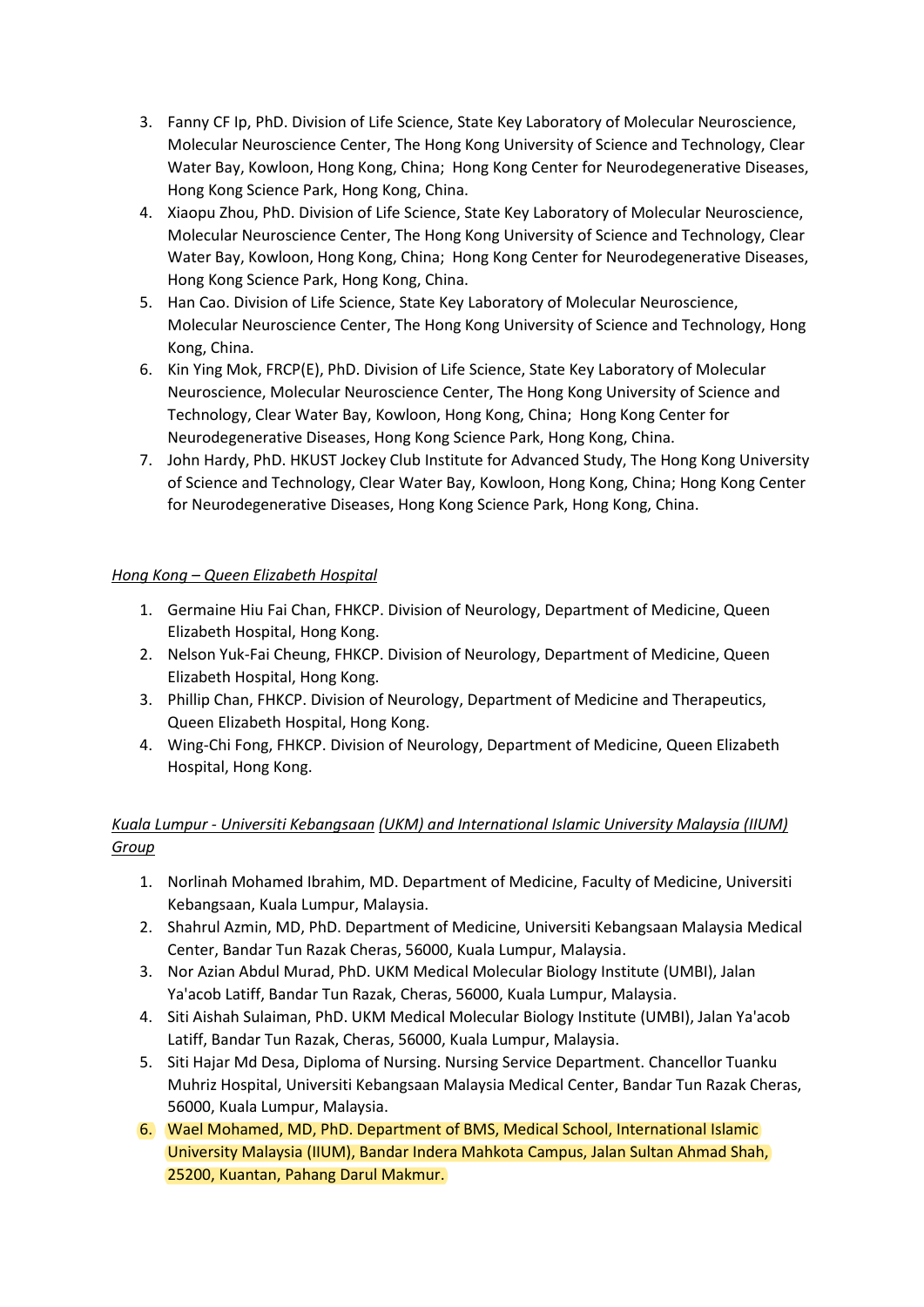#### *London – University College London*

- 1. Kin Ying Mok, FRCP(E), PhD. UK Dementia Research Institute at UCL and UCL Queen Square ION Department of Neurodegenerative Disease, Wing 1.2 Cruciform Building, Gower Street, London, United Kingdom WC1E 6AU.
- 2. John Hardy, PhD. UK Dementia Research Institute at UCL and UCL Queen Square ION Department of Neurodegenerative Disease, Wing 1.2 Cruciform Building, Gower Street, London, United Kingdom WC1E 6AU.

#### *Perth – Murdoch University Group*

- 1. Sulev Koks, MD, PhD. Perron Institute for Neurological and Translational Science, Perth, WA, Australia.; Centre for Molecular Medicine and Innovative Therapeutics, Murdoch University, Perth, WA, Australia.
- 2. Abigail Pfaff, PhD. Perron Institute for Neurological and Translational Science, Perth, WA, Australia.; Centre for Molecular Medicine and Innovative Therapeutics, Murdoch University, Perth, WA, Australia.
- 3. Lewis Singleton, MBMedSc. Perron Institute for Neurological and Translational Science, Perth, WA, Australia.

#### *Seoul – Yonsei University Group*

- 1. Yun Joong Kim, MD, PhD. Department of Neurology, Center for Neurodegenerative Disorders, Yongin Severance Hospital, Yonsei University College of Medicine, Yonsei University, Seoul, South Korea.
- 2. Seok Jong Chung, MD. Department of Neurology, Center for Neurodegenerative Disorders, Yongin Severance Hospital, Yonsei University College of Medicine, Yonsei University, Seoul, South Korea.
- 3. Seong-Min Choi, MD, PhD. Department of Neurology, Chonnam National University Medical School and Hospital, Chonnam National University, Gwangju, South Korea.

#### *Shenzhen - Shenzhen Institute of Advanced Technology*

- 1. Yu Chen, PhD. Chinese Academy of Sciences Key Laboratory of Brain Connectome and Manipulation, Shenzhen Key Laboratory of Translational Research for Brain Diseases, The Brain Cognition and Brain Disease Institute, Shenzhen Institute of Advanced Technology, Chinese Academy of Sciences; Shenzhen–Hong Kong Institute of Brain Science-Shenzhen Fundamental Research Institutions, Shenzhen, Guangdong, China.
- 2. Yuewen Chen, PhD. Chinese Academy of Sciences Key Laboratory of Brain Connectome and Manipulation, Shenzhen Key Laboratory of Translational Research for Brain Diseases, The Brain Cognition and Brain Disease Institute, Shenzhen Institute of Advanced Technology, Chinese Academy of Sciences; Shenzhen–Hong Kong Institute of Brain Science-Shenzhen Fundamental Research Institutions, Shenzhen, Guangdong, China.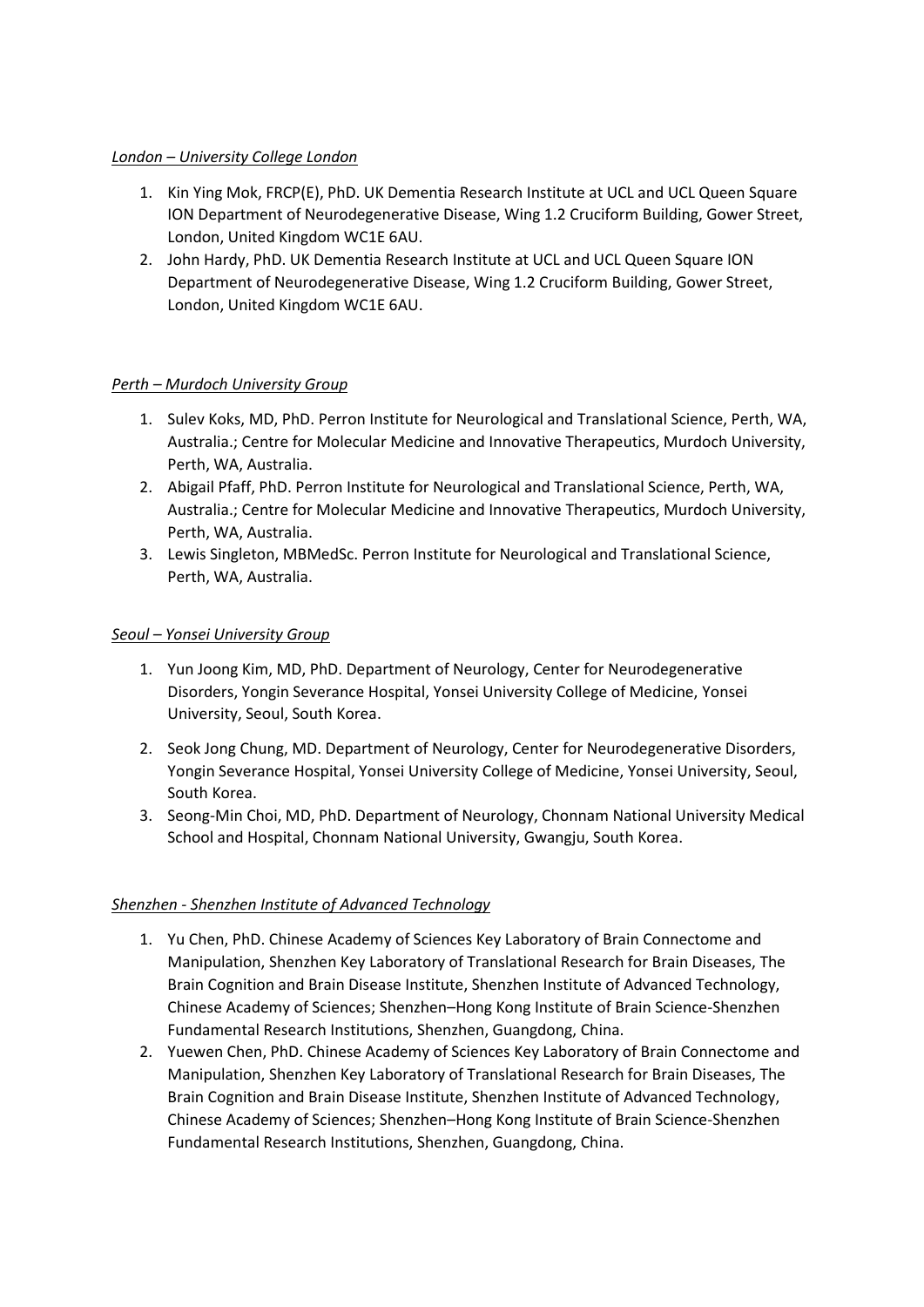3. Tao Ye, PhD. Chinese Academy of Sciences Key Laboratory of Brain Connectome and Manipulation, Shenzhen Key Laboratory of Translational Research for Brain Diseases, The Brain Cognition and Brain Disease Institute, Shenzhen Institute of Advanced Technology, Chinese Academy of Sciences; Shenzhen–Hong Kong Institute of Brain Science-Shenzhen Fundamental Research Institutions, Shenzhen, Guangdong, China.

### *Taipei – Chang Gung University*

- 1. Yih-Ru Wu, MD. Department of Neurology, Chang Gung Memorial Hospital, Chang Gung University College of Medicine, Taipei, Taiwan.
- 2. Hsiu-Chuan Wu, MD, PhD. Department of Neurology, Chang Gung Memorial Hospital, Chang Gung University College of Medicine, Taipei, Taiwan.

#### *Taipei – National Taiwan University Hospital Group*

- 1. Ruey-Meei Wu, MD, PhD. Department of Neurology, National Taiwan University Hospital, College of Medicine, National Taiwan University , Taipei, Taiwan.
- 2. Chin-Hsein Lin, MD, PhD. Department of Neurology, National Taiwan University Hospital, College of Medicine, National Taiwan University , Taipei, Taiwan.
- 3. Yu-An Su, MS, Institute of Biotechnology, College of Bio-Resources and Agriculture, National Taiwan University, Taipei, Taiwan.
- 4. Mong-Hsun Tsai, Ph.D. Institute of Biotechnology, College of Bio-Resources and Agriculture, National Taiwan University, Taipei, Taiwan.

#### *Tokyo – Jikei University Group*

- 1. Tomotaka Shiraishi, MD. Department of Neurology, Jikei University School of Medicine, 3-25-8 Nishi-Shinbashi, Minato-ku, Tokyo, 105-8461, Japan.
- 2. Hidetomo Murakami, MD, PhD. Department of Neurology, Jikei University School of Medicine, 3-25-8 Nishi-Shinbashi, Minato-ku, Tokyo, 105-8461, Japan.
- 3. Renpei Sengoku, MD, PhD. Department of Neurology, Daisan Hospital, Jikei University School of Medicine, Tokyo, Japan, 4-11-1, Izumihoncyo, Komae-shi, Tokyo, 201-860, Japan.

## *Tokyo – Juntendo University - University of Tokyo group*

- 1. Nobutaka Hattori, MD, PhD. Department of Neurology, Juntendo University School of Medicine, 2-1-1 Hongo, Bunkyo-ku, Tokyo 113-8421, Japan; Neurodegenerative Disorders Collaborative Laboratory, RIKEN Center for Brain Science, 2-1-Hirosawa, Wako-shi, Saitama 351-0198, Japan.
- 2. Manabu Funayama, PhD. Research Institute for Diseases of Old Age, Graduate School of Medicine, Juntendo University, Tokyo, Japan.
- 3. Tatsushi Toda, MD, PhD. Department of Neurology, Graduate School of Medicine, The University of Tokyo, Tokyo, Japan.